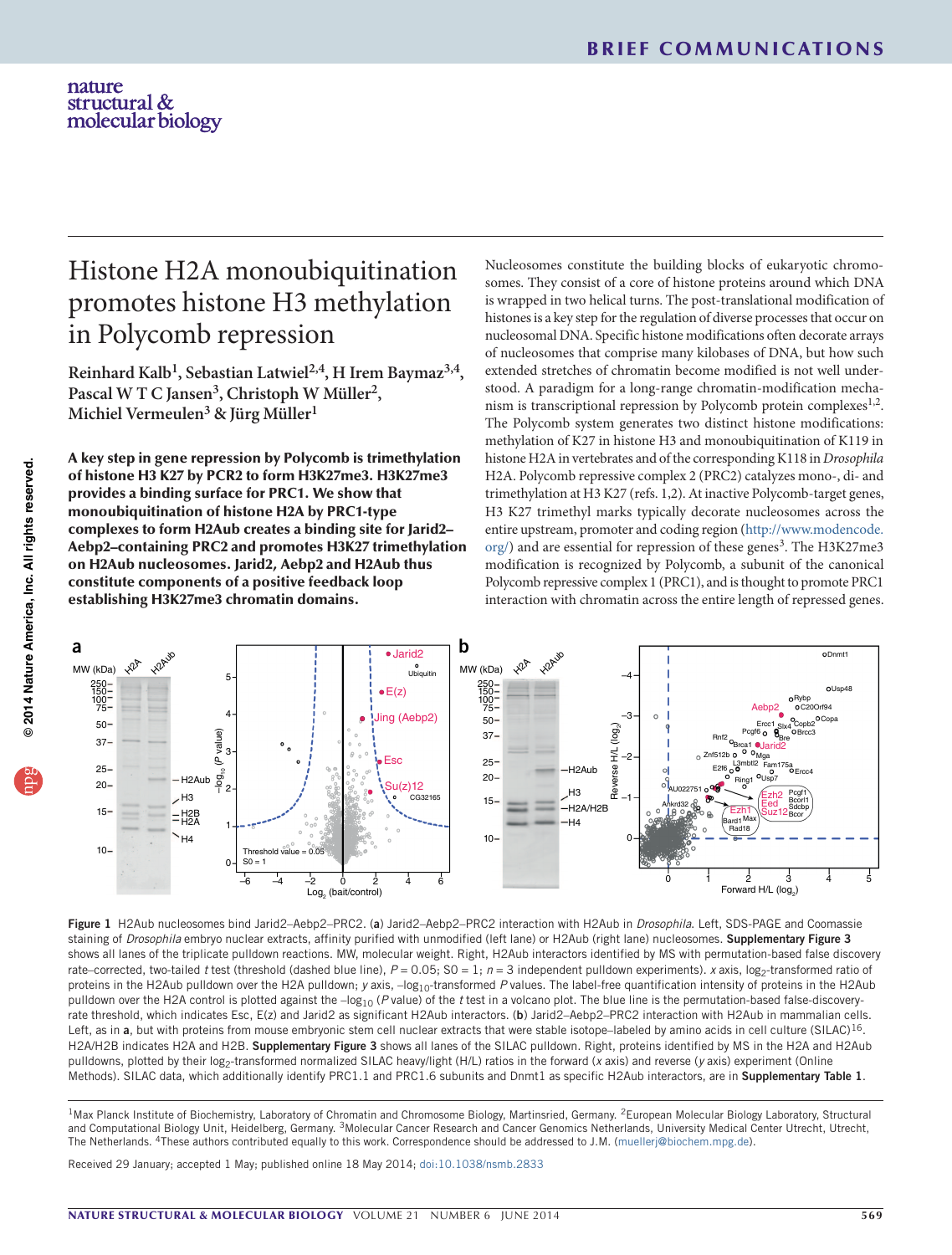PRC1 has been proposed to repress transcription through chromatin compaction and also through its ubiquitin-ligase activity for H2A monoubiquitination<sup>1,2</sup>. To gain insight into the function of H2Aub, we set out to identify interactors of this modification.

We reconstituted arrays of four nucleosomes (referred to as oligonucleosomes) with recombinant *Drosophila* or *Xenopus* histones and monoubiquitinated H2A in these templates, using appropriate recombinant enzymes (**Supplementary Fig. 1**). We then used *Drosophila* monoubiquitinated H2A K118 (H2AK118ub) oligonucleosomes and the corresponding unmodified oligonucleosome control template for affinity purification of H2AK118ub-binding proteins from *Drosophila* embryo nuclear extracts (**Fig. 1a**). In parallel, we used *Xenopus* monoubiquitinated H2A K119 (H2AK119ub) and unmodified control oligonucleosomes to identify vertebrate H2AK119ub interactors in nuclear extracts from mouse embryonic stem cells (**Fig. 1b**). In both experiments, quantitative MS analyses identified PRC2 subunits as being among the most highly enriched H2Aub interactors (**Fig. 1a**,**b**). Jarid2 and Aebp2 were the PRC2 subunits showing highest enrichment in both cases (**Fig. 1a**,**b**).

The identification of PRC2 as an H2Aub interactor in both flies and vertebrates prompted us to analyze PRC2 histone methyltransferase (HMTase) activity on H2Aub nucleosomes. We reconstituted recombinant human PRC2 containing EED, EZH2, SUZ12 and RBBP4 (here referred to as PRC2) and assemblies of the same complex that in addition contained AEBP2 (AEBP2–PRC2), JARID2 (JARID2–PRC2) or both JARID2 and AEBP2 (JARID2–AEBP2–PRC2) (**Supplementary Fig. 2a**). For substrates, we used *Xenopus* mononucleosomes that were either unmodified or monoubiquitinated at H2A K119 (**Supplementary Fig. 2b**), and in all cases we used western blot analyses with antibodies against either monomethylated H3 K27 (H3K27me1) or H3K27me3 to monitor PRC2 activity. We first performed a time-course experiment to compare the activity of PRC2 and JARID2–AEBP2–PRC2 on H2A and H2Aub nucleosomes. We found that, consistently with earlier reports<sup>4,5</sup>, the catalytic activity of PRC2 alone is largely unchanged on H2Aub nucleosome templates (Fig. 2a, lanes 1–8). As expected<sup>6–9</sup>, inclusion of JARID2 and AEBP2 in PRC2 resulted in stronger activity for H3 K27 methylation on unmodified nucleosome templates (**Fig. 2a**, comparison of lanes 9–12 and 1–4; refs. 6–9). However, we observed a much stronger increase in H3K27me3 formation when we used JARID2–AEBP2–PRC2 for HMTase reactions on H2Aub nucleosomes (**Fig. 2a**, comparison of lanes 13–16 and 9–12). We estimate that JARID2–AEBP2–PRC2 trimethylates H3K27 in H2Aub nucleosomes with an efficiency 25-fold higher than that of PRC2 (**Fig. 2a**, comparison of lanes 4 and 16; **Supplementary Fig. 2c**,**d**). To assess the contributions of JARID2 and AEBP2 to this stimulation of HMTase activity, we next compared the catalytic activity of all four forms of PRC2 on H2A and H2Aub nucleosome substrates (**Fig. 2b**). JARID2–PRC2 showed higher H3K27 methyltransferase activity than did PRC2 on unmodified nucleosomes, as previously reported $8,9$ , but this was not further increased on H2Aub nucleosomes (**Fig. 2b**, comparison of lanes 5–8 and 21–24). In contrast, AEBP2–PRC2 methylated H3K27 in H2Aub nucleosomes with considerably higher efficiency than in unmodified nucleosomes (**Fig. 2b**, comparison of lanes 9–12 and 25–28). This suggests that AEBP2 is critical for the specific activation of PRC2 by H2Aub, whereas JARID2 has a more general function in boosting PRC2 HMTase activity, independently of the H2A modification state.

The work reported here uncovers that Jarid2–Aebp2–containing PRC2 binds to H2Aub nucleosomes and demonstrates that H3K27 trimethylation by this complex is strongly enhanced on H2Aub nucleosomes. This establishes H2Aub, Aebp2 and Jarid2 as components of a positive feedback loop in which H2Aub promotes PRC2



Figure 2 Aebp2 and Jarid2 stimulate H3K27 methylation by PRC2 on H2Aub nucleosomes. (a) Western blot analysis of H3K27me1 and H3K27me3 formation in HMTase reactions with PRC2 (134 nM, left) or JARID2– AEBP2–PRC2 (134 nM, right) on unmodified or H2Aub mononucleosomes (460 nM) after the indicated reaction times. Histone H4 signal served as a loading control. Left, blots showing comparable PRC2 activity on both H2A and H2Aub substrates. Right blots showing higher H3K27me3-formation activity by JARID2–AEBP2–PRC2 on H2Aub substrates (lanes 13–16) than on unmodified nucleosomes (lanes 9-12). (b) Western blot analysis, as in a, showing that only the AEBP2–PRC2 and JARID2–AEBP2–PRC2 complexes exhibit higher activity on H2Aub nucleosomes. Samples are HMTase reactions with increasing amounts of the indicated PRC2 complexes on unmodified (top) or H2Aub (bottom) mononucleosomes (460 nM); reaction time was 90 min in all cases. Results on oligonucleosome substrates are shown in Supplementary Figure 2c,d, and original blots are shown in Supplementary Figure 4. (c) Positive-feedback-loop model for generating Polycomb-repressed chromatin. Monoubiquitination of H2A by PRC1-type complexes promotes Jarid2–Aebp2–PRC2 binding and H3K27 trimethylation; H3K27me3 in turn promotes binding of canonical PRC1 via its Polycomb (Pc) subunit (solid green and magenta arrows). PRC1.1 and PRC1.6 are additional H2Aub interactors, and PRC2 binds to and is stimulated by H3K27me3 (refs. 1,2), thus suggesting additional positive feedback loops for H2Aub and H3K27me3 formation (dashed arrows).

binding and H3K27 trimethylation, and H3K27me3 in turn promotes binding of the canonical PRC1 via the chromodomain of Polycomb (**Fig. 2c**). It is currently not clear whether canonical PRC1 indeed has E3 ligase activity for H2A monoubiquitination or whether this modification is generated only by forms of PRC1 lacking Polycomb (examples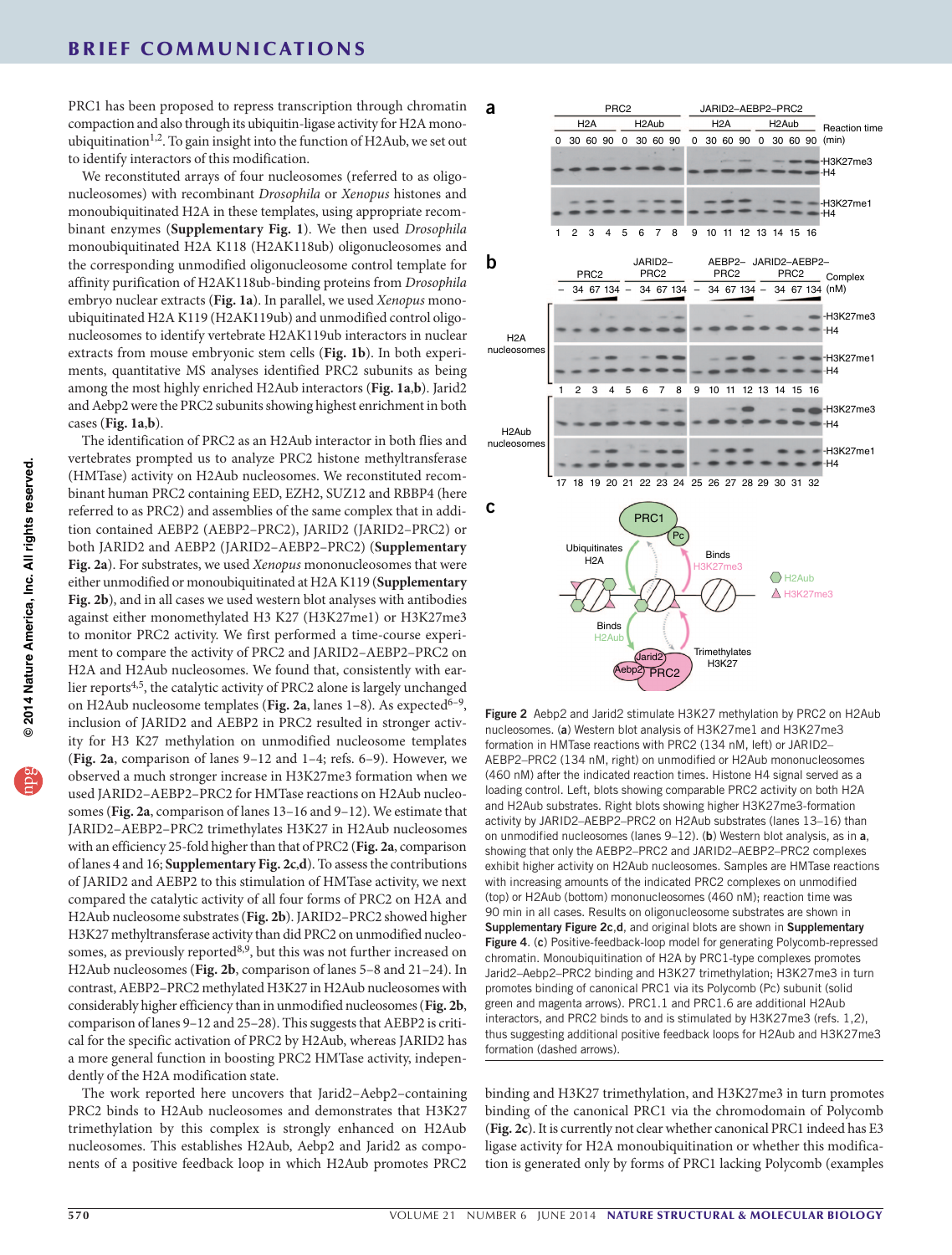in refs. 10,11). Intriguingly, in embryonic stem cells, we also identified the PRC1-type complexes PRC1.1 and PRC1.6 (refs. 12,13) as H2Aub interactors (**Fig. 1b**), results suggesting an additional feedback loop for H2A ubiquitination in vertebrates. The positive feedback loop for H3K27me3 formation by H2Aub uncovered here provides a rationale for how extended domains of Polycomb-repressed chromatin could be generated in both *Drosophila* and vertebrates (**Fig. 2c**). Our findings could explain why H3K27me3 levels at Polycomb-target genes are reduced in mouse embryonic stem cells in which H2AK119ub has been depleted<sup>14</sup>. However, we previously found that bulk H3K27me3 levels were undiminished in late-stage *Drosophila* larvae in which bulk H2Aub levels had been depleted<sup>15</sup>, thus suggesting that maintenance of H3K27me3containing chromatin domains does not strictly depend on H2Aub. The H2Aub-mediated feedback loop may thus primarily be required for the initial formation of H3K27me3 chromatin domains when Polycomb repression is first established during the early stages of embryogenesis.

## METHODS

Methods and any associated references are available in the [online version](http://www.nature.com/doifinder/10.1038/nsmb.2833) [of the paper](http://www.nature.com/doifinder/10.1038/nsmb.2833).

*Note: Any Supplementary Information and Source Data files are available in the [online version of the paper.](http://www.nature.com/doifinder/10.1038/nsmb.2833)*

#### **ACKNOWLEDGMENTS**

This project was supported by the European Commission Seventh Framework Program 4DCellFate, grant number 277899 to C.W.M., M.V. and J.M. R.K. and J.M. acknowledge support by the Microchemistry core facility at the Max Planck Institute of Biochemistry and financial support from the Max Planck Society. S.L. and C.W.M. acknowledge support by the Proteomics Core Facility at the

European Molecular Biology Laboratory (EMBL). C.W.M. acknowledges support by EMBL. M.V. acknowledges support from the Netherlands Organization for Scientific Research (NWO-VIDI and Cancer Genomics Netherlands). M.V. thanks C.G. Spruijt and A.H. Smits in his laboratory for providing SILAC-labeled mouse embryonic stem cell extracts and for help with data analysis, respectively.

#### **AUTHOR CONTRIBUTIONS**

R.K. generated the unmodified and H2Aub nucleosome substrates, prepared *Drosophila* nuclear extracts and performed the pulldown experiments and the HMTase assays. H.I.B. and P.W.T.C.J. performed the MS analyses. S.L. prepared PRC2 and AEBP2-containing PRC2, and R.K. prepared JARID2. J.M., M.V. and C.W.M. supervised the project. J.M. and R.K. wrote the paper.

#### **COMPETING FINANCIAL INTERESTS**

The authors declare no competing financial interests.

Reprints and permissions information is available online at [http://www.nature.com/](http://www.nature.com/reprints/index.html) [reprints/index.html.](http://www.nature.com/reprints/index.html)

- 1. Margueron, R. & Reinberg, D. *Nature* 469, 343–349 (2011).
- 2. Simon, J.A. & Kingston, R.E. *Mol. Cell* 49, 808–824 (2013).
- 3. Pengelly, A.R. *et al. Science* 339, 698–699 (2013).
- 4. Whitcomb, S.J. *et al. J. Biol. Chem.* 287, 23718–23725 (2012).
- 5. Yuan, G. *et al. J. Biol. Chem.* 288, 30832–30842 (2013).
- 6. Cao, R. & Zhang, Y. *Mol. Cell* 15, 57–67 (2004).
- 7. Li, G. *et al. Genes Dev.* 24, 368–380 (2010).
- 8. Zhang, Z. *et al. Stem Cells* 29, 229–240 (2011).
- 9. Son, J. *et al. Genes Dev.* 27, 2663–2677 (2013).
- 10. Wang, H. *et al. Nature* 431, 873–878 (2004).
- 11. Lagarou, A. *et al. Genes Dev.* 22, 2799–2810 (2008).
- 12. Gearhart, M.D. *et al. Mol. Cell. Biol.* 26, 6880–6889 (2006).
- 13. Gao, Z. *et al. Mol. Cell* 45, 344–356 (2012).
- 14. Endoh, M. *et al. PLoS Genet.* 8, e1002774 (2012).
- 15. Gutiérrez, L. *et al. Development* 139, 117–127 (2012).
- 16. Ong, S.E. *et al. Mol. Cell. Proteomics* 1, 376–386 (2002).